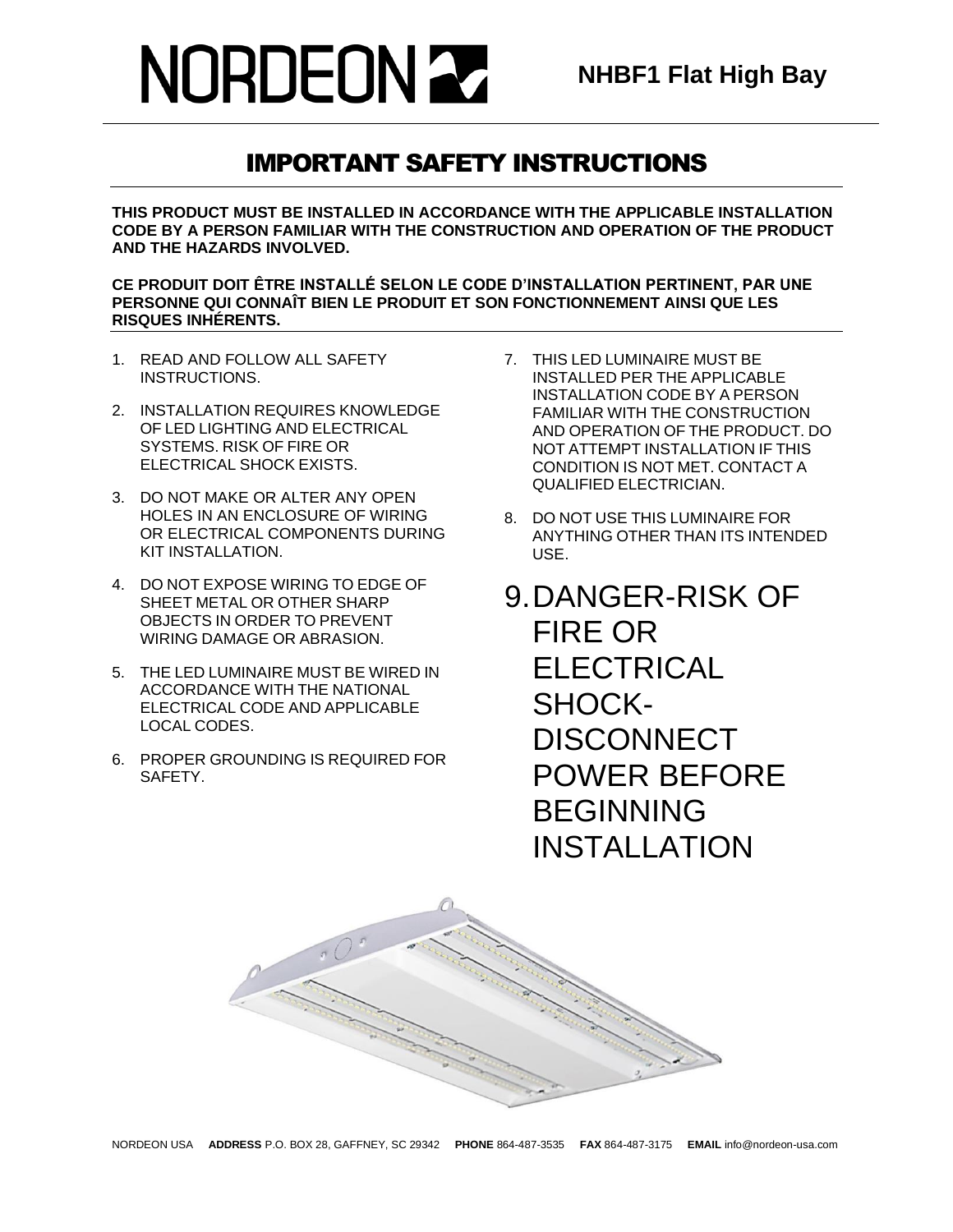### INSTALLATION

#### **THIS LUMINAIRE IS INTENDED FOR ADJUSTABLE CABLE OR S-HOOK SUSPENSION ONLY.**

- 1. Insert the end(s) of the adjustable cable toggles or hooks into the installation holes that are located in the top of the luminaire housing.
- 2. Carefully lift the luminaire by the mounting hardware to ensure hardware is securely installed.
- 3. Attach the cables or other suspension hardware to the ceiling or mounting surface using suitable attachment means (not provided).
- 4. Adjust the cables or other suspension means so that the Luminaire hangs in a level orientation.



Installation **Holes** 

#### **Pendant Mount Instructions**

- 1. Make sure power to mounting location is off.
- 2. Remove Pendant Mount from top of fixture by removing four screws.
- 3. Thread Pendant Mount onto the pendant (supplied by others).
- 4. Tighten set screw against pendant.
- 5. Connect fixture wires to supply wires per WIRING instructions.
- 6. Re-attach Pendant Mount to fixture.
- 7. Turn power on.

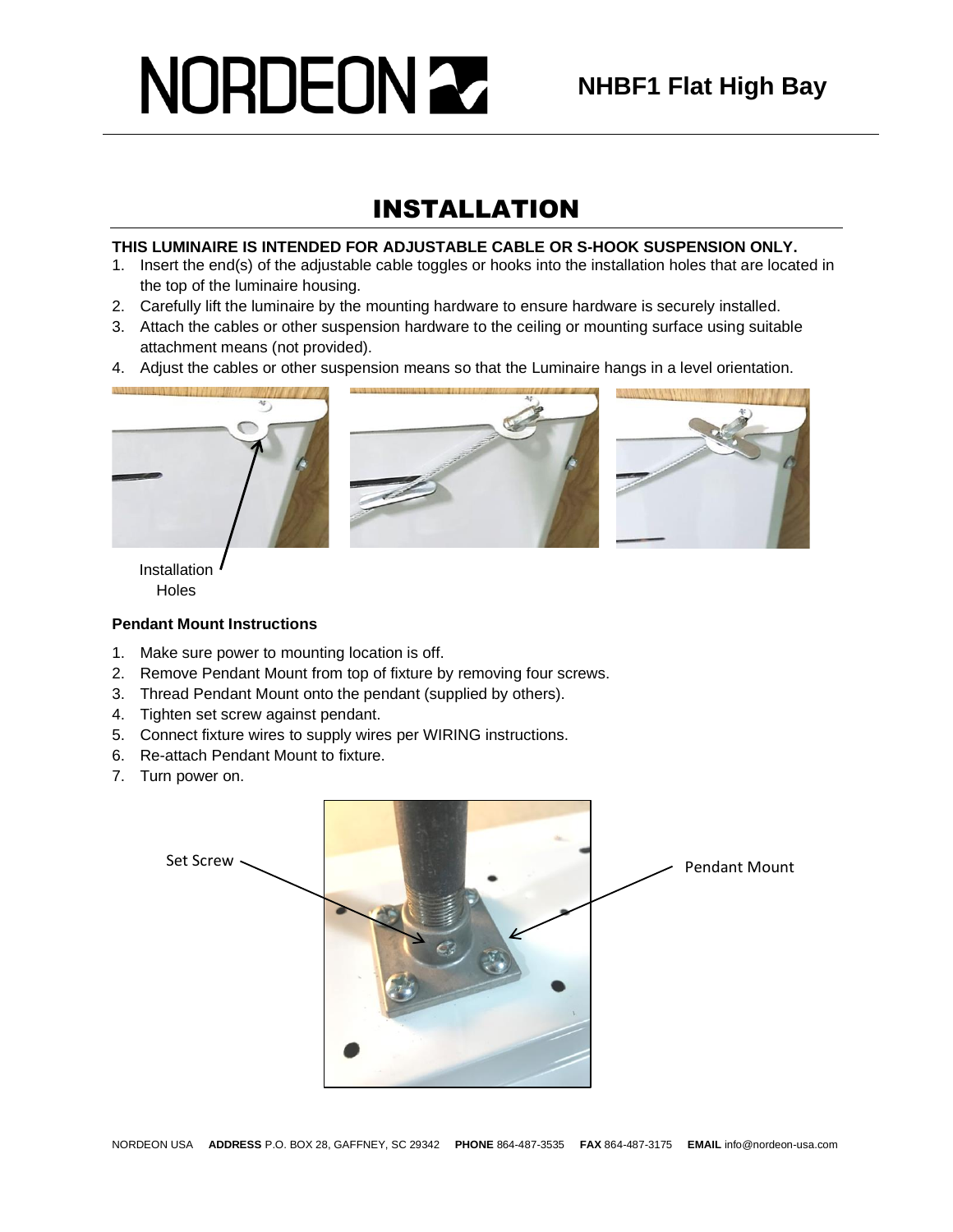### WIRING

Universal driver: 120VAC - 277VAC, 50/60HZ

- 1. Verify that the electrical power to the Luminaire is in the OFF position.
- 2. For Luminaires provided with a plug, insert the plug into the outlet and proceed to step 8 below.
- 3. For Luminaires that are provided with a cord with no attachment plug, insert the supplied wire into the existing junction box taking care to securely attach the provided strain relief in the junction box and proceed to step 5 below.
- 4. For Luminaires with no cord, remove one knock-out and back panel of fixture. Connect supply wires to fixture and make wiring connections inside fixture housing.
- 5. Connect the black lead to line supply lead.
- 6. Connect the white lead to neutral supply lead.
- 7. Connect the ground wire to supply ground.
- 8. If dimming is required, connect purple and gray 0-10V dimming wires to dimming controls.
- 9. Replace back panel of fixture.
- 10. Energize the electrical power and verify for proper operation.

**INPUT SIDE** 

**OUTPUT SIDE** 



0-10 VOLT **DIMMING INPUT**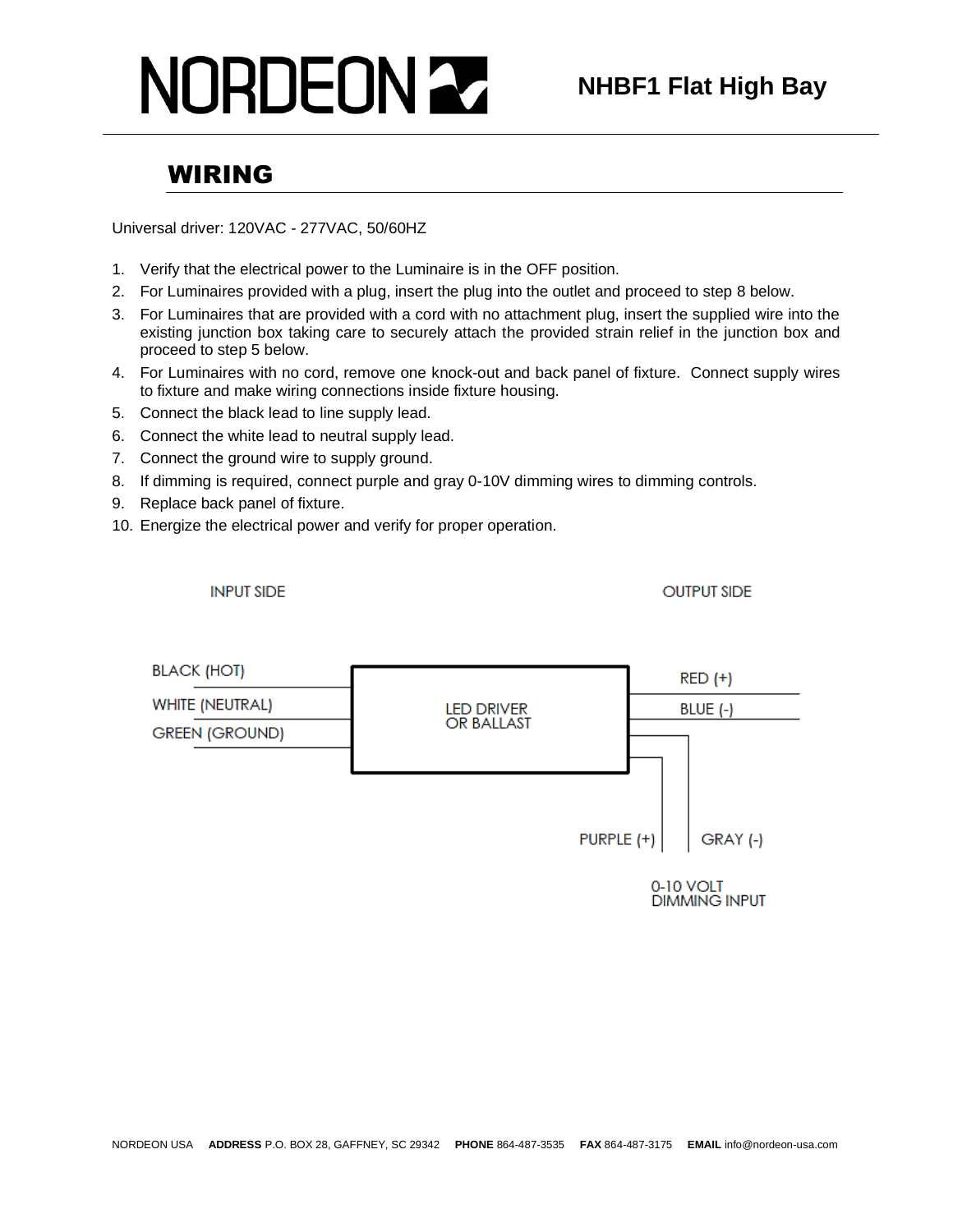### DIMENSIONAL DATA